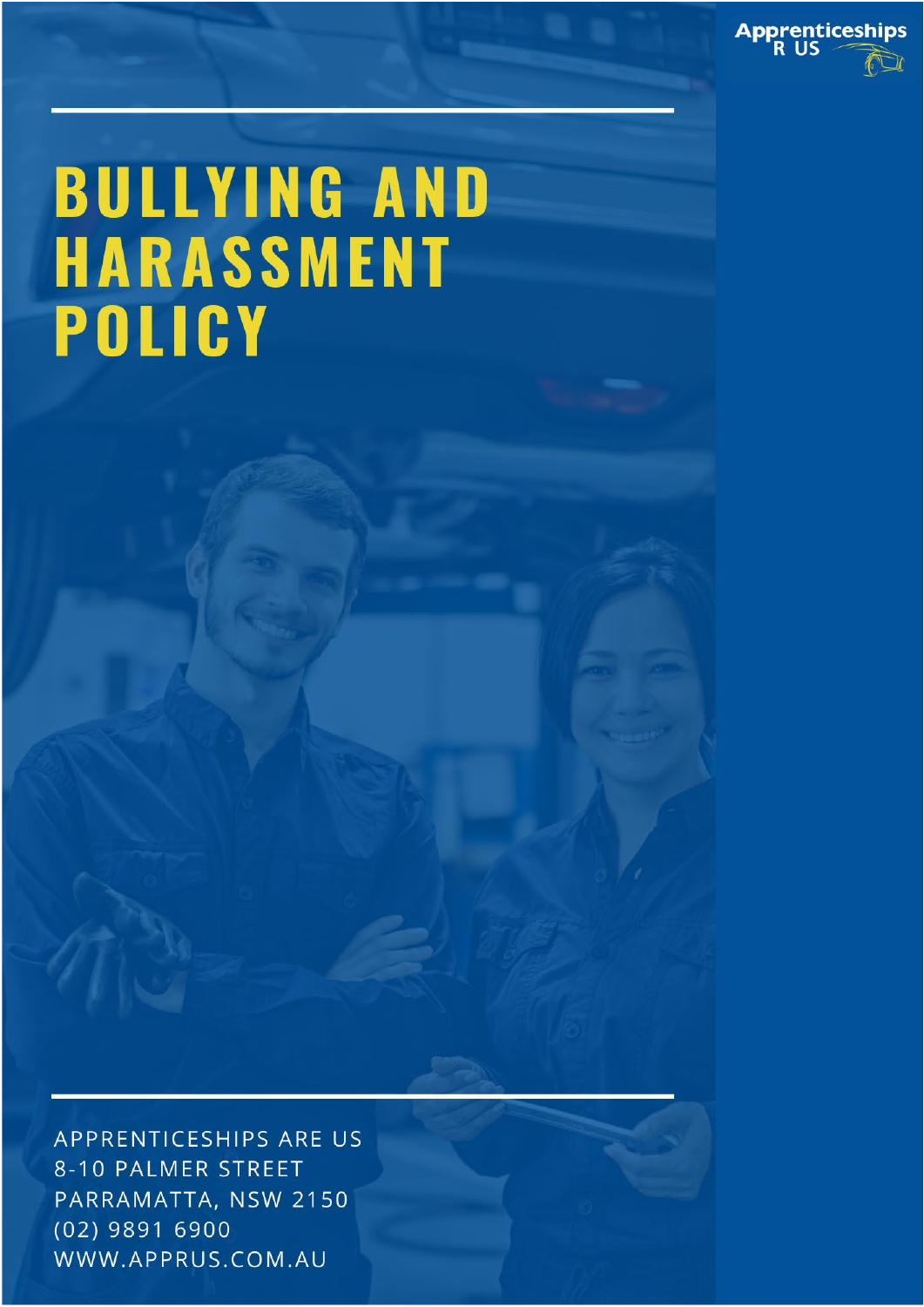#### **Harassment Policy**

**Apprenticeships Are Us** strongly believe all people have the right to work in an environment which is free of harassment and supports the rights of individuals to object to harassment in their workplace.

We are committed to ensure the working environment is free from harassment and aims to create an environment where all staff members are treated with dignity, courtesy and respect. We do not tolerate any form of harassment under any circumstances and strong disciplinary action will be taken against any employee who breaches this policy. Discipline may include a warning, counselling, demotion or dismissal depending on the circumstances.

The legislation is very specific in outlining what you can and cannot do. It is very important that all Apprenticeships Are Us Board, Management, Staff, apprentices, Host Employers and their employees comply with these provisions. Following is a list of examples of some of the types of harassment that are prohibited by this legislation.

- Jokes or comments told in the presence of people who may be offended on 1 criteria outlined previously. (i.e. race, colour, sex, pregnancy etc.)
- Display of pictures, posters, calendars, graffiti or computer graphics which are offensive or derogatory.
- Expressing negative stereotypes of particular groups (e.g. married women shouldn't be working).
- Judging someone on their potential or religious beliefs rather than their work performance.
- Using stereotypes or assumptions to guide decision making that affects a person's career.
- Undermining a person's authority or work performance because you dislike one of their personal characteristics.
- Unwelcome, offensive or threatening physical contact.

If this or similar behaviour makes you feel:

- offended or humiliated;
- restricted in your own behaviour:
- intimidated or frightened; and/or
- anxious and frustrated.

you are strongly encouraged to take action. Remaining silent, quitting or changing jobs will not solve the problem. The problem rarely goes away and often intensifies.

### **WHAT IS SEXUAL HARASSMENT**

Sexual harassment is any unwanted, unwelcome or uninvited behaviour of a sexual nature which makes a person feel humiliated or offended. Sexual harassment can take many forms and may include physical contact, verbal comments, jokes, propositions, and the display of offensive material or other behaviour which creates a sexually hostile working environment. Some examples of sexual harassment include:

- uninvited touching;
- uninvited kisses or embraces:
- smutty jokes or comments;
- making promises or threats in return for sexual favours;
- the display of sexually graphic material including posters, pin-ups, cartoons, graffiti or messages left on notice boards, desks or common areas;
- repeated invitations to go out after prior refusal;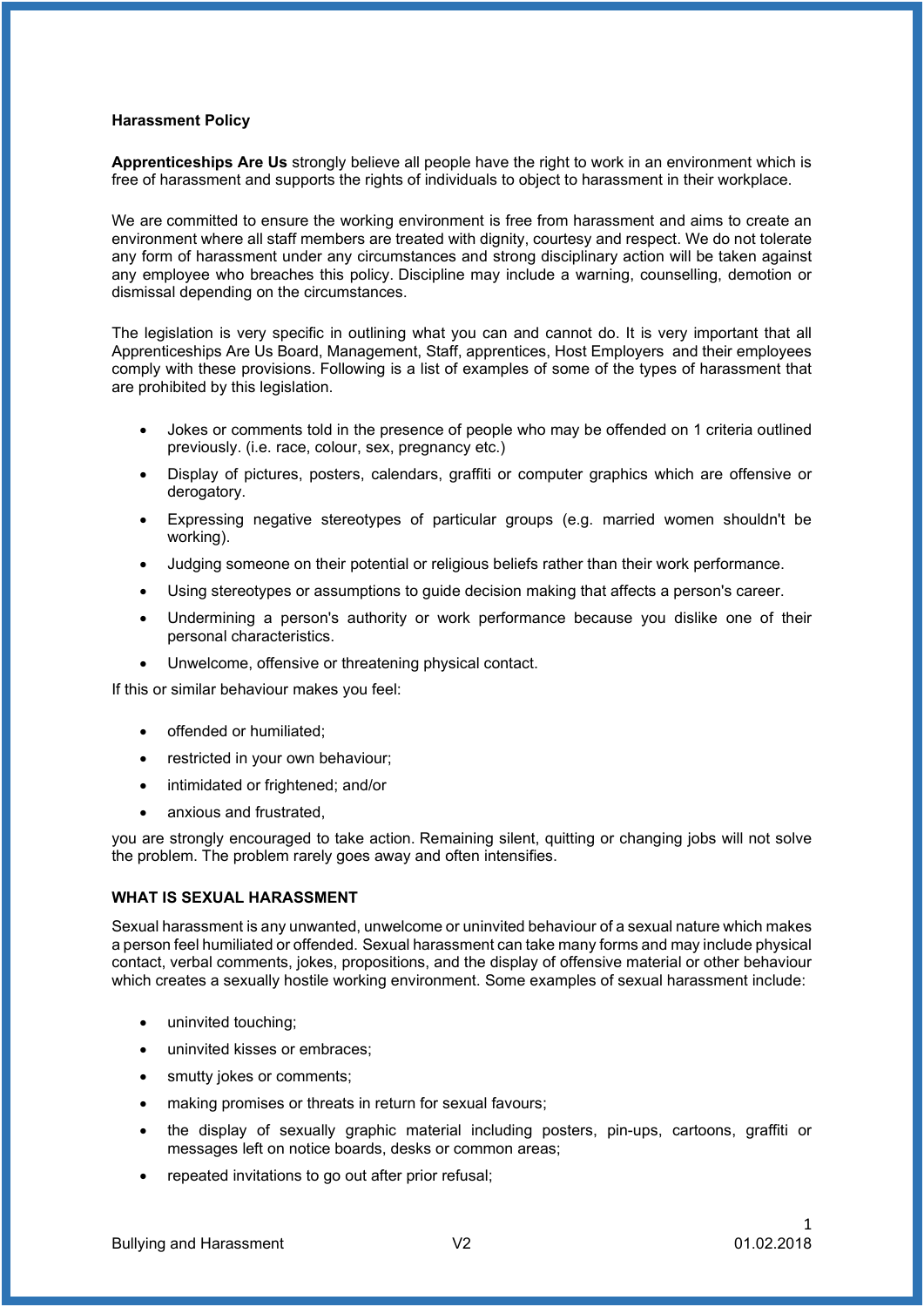- flashing or sexual gestures;
- sex based insults, taunts, teasing or name calling;
- touching or playing with a persons clothing;
- request for sex;
- sexually explicit conversation; and/or
- persistent questions or insinuations about a persons private life.

Sexual harassment is not behaviour of mutual attraction, friendship and respect.

# **WORKPLACE BULLYING POLICY**

**Apprenticeships Are Us** considers workplace bullying unacceptable and will not tolerate it under any circumstances.

Workplace bullying is repeated less favourable treatment of a person by another or others in the workplace, which may be considered unreasonable and inappropriate workplace practice. It includes behaviour that intimidates, offends, degrades or humiliates a worker, possibly in front of co-workers, clients or customers.

The company believes that all employees should be able to work in an environment free of bullying. Managers and supervisors must ensure employees are not bullied.

**Apprenticeships Are Us** has grievance and investigation procedures to deal with workplace bullying. Any reports of workplace bullying will be treated seriously and investigated promptly, confidentially and impartially.

**Apprenticeships Are Us** encourages all employees to report workplace bullying. Managers and supervisors must ensure employees who make complaints, or witnesses, are not victimised.

Disciplinary action will be taken against anyone who bullies a co-worker. Discipline may involve a warning, transfer, counselling, demotion or dismissal, depending on the circumstances.

All complaints will be treated seriously and with complete confidentiality, immediate action will be taken to investigate and resolve the complaint.

Action taken may vary according to the particular circumstance and can be dealt with either formally or informally.

Informal procedures emphasise resolution through conciliation of a complaint, and may include speaking to the alleged harasser who will be given the opportunity to respond to all the complaints that have been made and implementing the appropriate outcome. The parties will be permitted to have a support person of their choice with them during any interview.

For further information the following websites provide information for each state:

- **ACT** <https://www.accesscanberra.act.gov.au/app/home#/workhealthandsafety>
- **NSW** <https://www.safework.nsw.gov.au/>
- **Victoria** <https://www.worksafe.vic.gov.au/>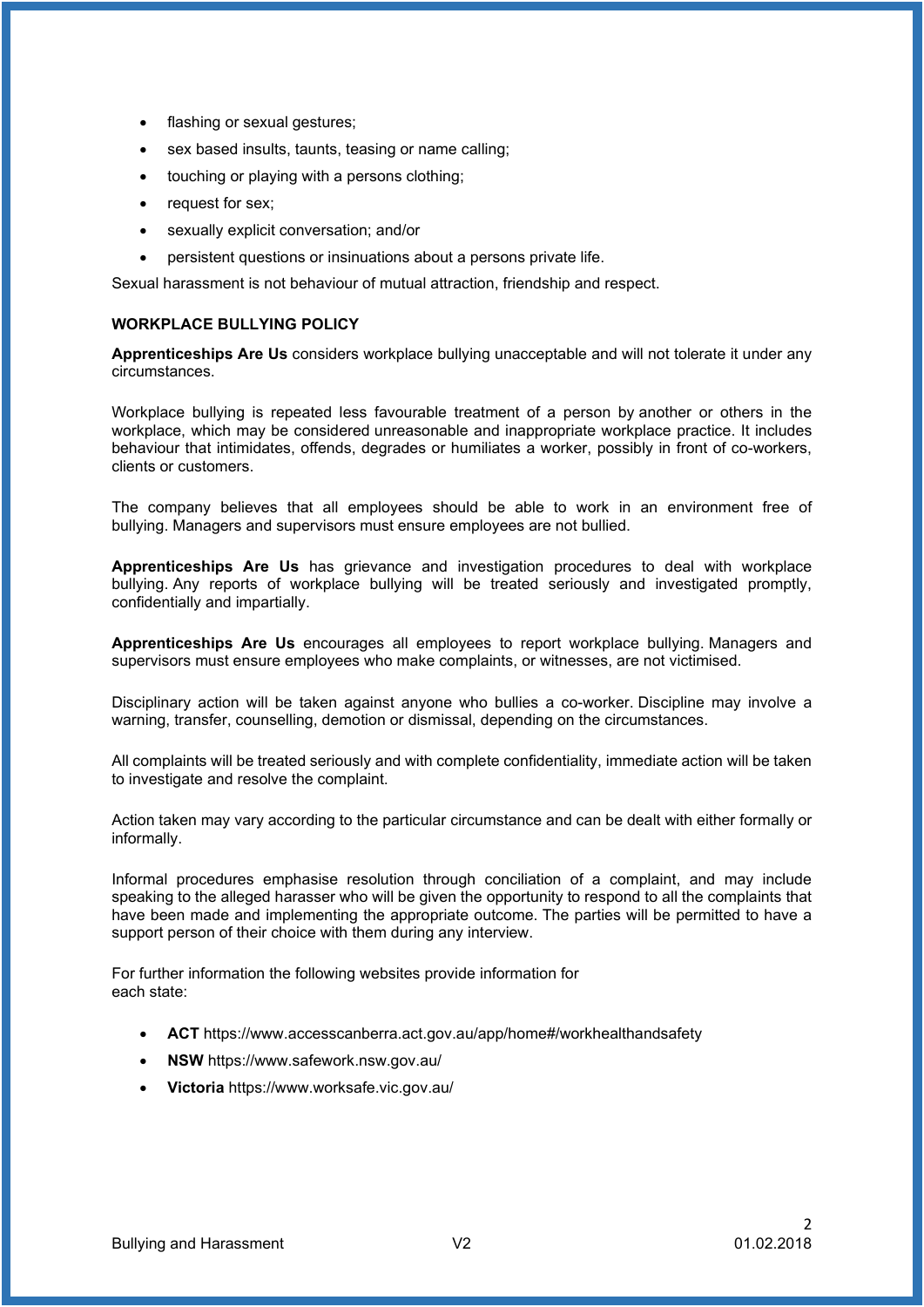#### **WORKPLACE BULLYING POLICY**

**Apprenticeships Are Us** considers workplace bullying unacceptable and will not tolerate it under any circumstances.

Workplace bullying is 'repeated less favourable treatment of a person by another or others in the workplace, which may be considered unreasonable and inappropriate workplace practice'. it includes behaviour that intimidates, offends, degrades or humiliates a worker, possibly in front of co-workers, clients or customers.

The company believes that all employees should be able to work in an environment free of bullying. Managers and supervisors must ensure employees are not bullied.

**Apprenticeships Are Us** has grievance and investigation procedures to deal with workplace bullying. Any reports of workplace bullying will be treated seriously and investigated promptly, confidentially and impartially.

**Apprenticeships Are Us** encourages all employees to report workplace bullying. Managers and supervisors must ensure employees who make complaints, or witnesses, are not victimised.

Disciplinary action will be taken against anyone who bullies a co-worker. Discipline may involve a warning, transfer, counselling, demotion or dismissal, depending on the circumstances.

All complaints will be treated seriously and with complete confidentiality, immediate action will be taken to investigate and resolve the complaint.

Action taken may vary according to the particular circumstance and can be dealt with either informally or formally.

Informal procedures emphasise resolution through conciliation of a complaint, and may include speaking to the alleged harasser who will be given the opportunity to respond to all the complaints that have been made and implementing the appropriate outcome. The parties will be permitted to have a support person of their choice with them during any interview.

#### **WHO TO CONTACT**

For Apprentices the contact person for bullying at this workplace is your nominated Apprentice Employment Manager.

For all other staff your contact is our WHS & HR Manager who can be contacted (02) 9891 6900 or direct on (02) 8832 4422

## **HOW TO REPORT CASES OF HARASSMENT/BULLYING**

Any employee who has a complaint of harassment or who witnessed workplace harassment or intimidation should bring the matter to the attention of their immediate supervisor. If you feel that your immediate supervisor is not the best person to deal with the complaint, then the matter should be discussed with your Apprentice Employment Manager or the WHS & HR Manager.

Michael Wentworth

**Chief Executive Officer**